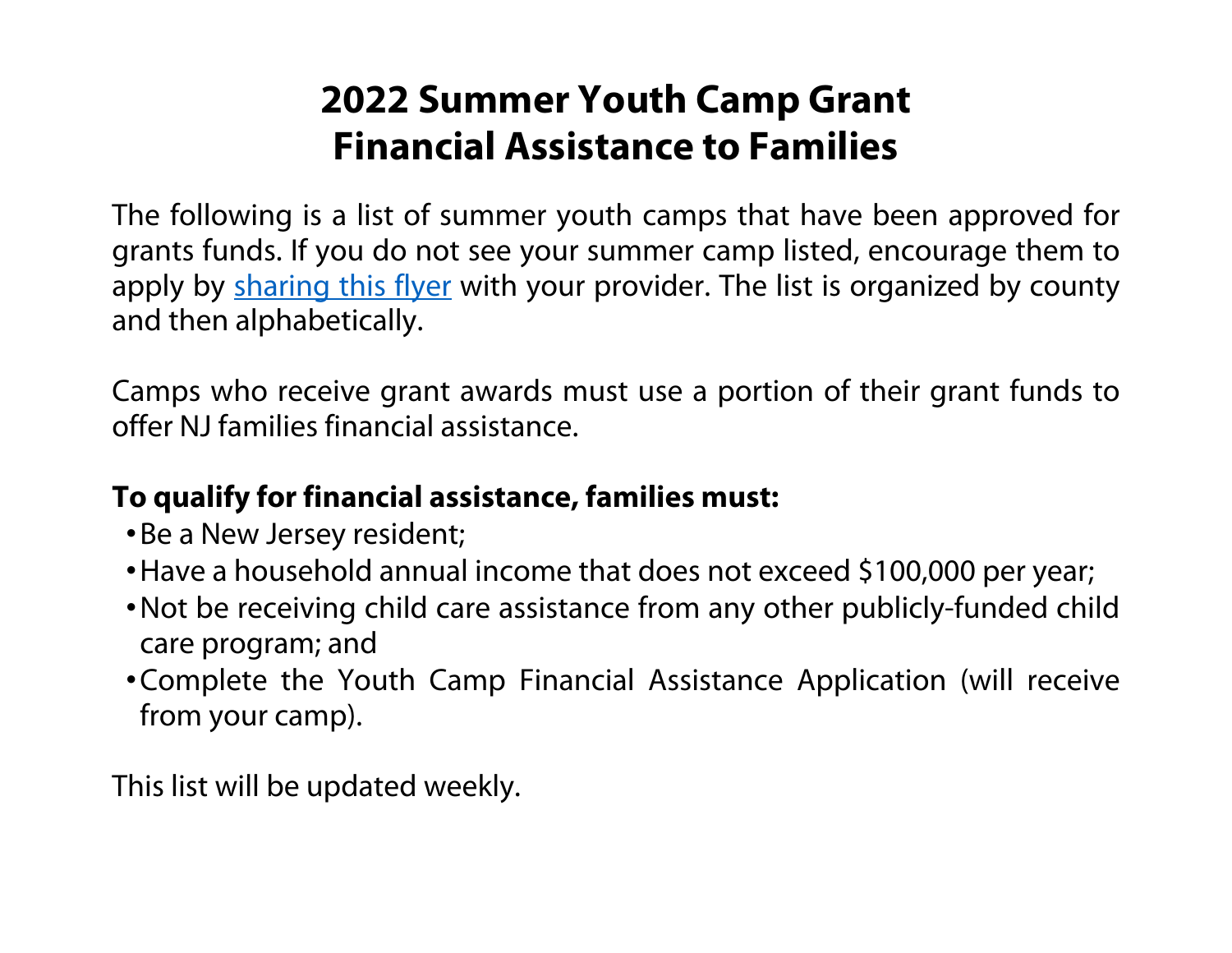## 2022 Camps Awarded Grants as of 6‐27‐22

| <b>Camp Name</b>                                             | <b>Address</b>                                                  | <b>County</b> |                | Camp DOH License NumbeCamp Start Date | Camp End Date |
|--------------------------------------------------------------|-----------------------------------------------------------------|---------------|----------------|---------------------------------------|---------------|
| Pleasantville Recreation Ctr.                                | 411 W Brighton Ave, Pleasantville                               | Atlantic      | 2245 CMP113409 | 7/5/2022                              | 8/19/2022     |
| Boys & Girls Club of Garfield                                | 490 Midland Ave, Garfield                                       | Bergen        | 1871 02BOY0005 | 6/27/2022                             | 8/26/2022     |
| Durkan Fencing Summer Camp                                   | 60 Saddle River Ave, Unit E, South Hackensack                   | Bergen        | 3750 CMP118914 | 6/20/2022                             | 9/2/2022      |
| Next Level Day Camp                                          | 147 Chestnut Ridge Rd, Saddle River                             | Bergen        | 3148 CMP119178 | 6/27/2022                             | 8/5/2022      |
| School Age Child Care of Leonia (SACC)                       | 500 Broad Avenue, Leonia                                        | Bergen        | 3441 CMP116757 | 6/27/2022                             | 8/12/2022     |
| Van Riper Ellis Summer Fun Camp                              | 7-20 Bellair Ave, Fair Lawn                                     | Bergen        | 1241 CMP120826 | 6/27/2022                             | 8/19/2022     |
| YMCA Of Garfield Summer Fun                                  | 500 Palisades Ave, Garfield                                     | Bergen        | 787 CMP113516  | 6/27/2022                             | 8/26/2022     |
| YWCamp@Dumont                                                | 31 Depew Street, Dumont                                         | Bergen        | 1259 CMP119397 | 6/27/2022                             | 8/12/2022     |
| YWCamp@Mahwah                                                | 200 Midvale Mountain Rd, Mahwah                                 | Bergen        | 2282 CMP119263 | 6/27/2022                             | 8/26/2022     |
| Youth Forium                                                 | 1902 Taylors Lane, Suite C, Cinn.N                              | Burlington    | 3778 CMP118918 | 6/27/2022                             | 8/31/2022     |
| CAMP 99                                                      | 425 Brooke Ave, Magnolia                                        | Camden        | 2389 CMP113731 | 6/20/2022                             | 8/26/2022     |
| Freedom School Summer Peace Camp                             | Arland Poindexter Community Centerl 511 Edwards Av, Chesilhurst | Camden        | 3803 CMP118940 | 7/5/2022                              | 8/12/2022     |
| Halliday Dance Summer Camp                                   | 6312 Westfield Avenue, Pennsauken                               | Camden        | 2139 CMP113562 | 7/4/2022                              | 8/5/2022      |
| Kids Alley Learning Center                                   | 4106 Terrace Avenue, Pennsauken                                 | Camden        | 3301 190400057 | 6/27/2022                             | 7/28/2022     |
| Kidzercise                                                   | 642 Sicklerville Rd, Sicklerville                               | Camden        | 2069 2069      | 6/27/2022                             | 8/26/2022     |
| Kingdom Seekers Day Camp                                     | 1260 Blackwood-Clementon Road, Clementon                        | Camden        | 4026 CMP121002 | 7/5/2022                              | 8/19/2022     |
| Little Lights Day Camp                                       | 365 Blackwood Clementon Road, Lindenwold                        | Camden        | 3210 CMP113504 | 6/20/2022                             | 8/26/2022     |
| Love 2 Dance                                                 | 542 Berlin Cross Keys Road, Sicklerville                        | Camden        | 3353 3353      | 6/20/2022                             | 9/2/2022      |
| Step with Purpose, LLC                                       | 210 S Blackhorse Pike, Blackwood                                | Camden        | 4024 CMP121001 | 6/20/2022                             | 9/1/2022      |
| <b>TKC Kids</b>                                              | 333B Sicklerville Rd, Sicklerville                              | Camden        | 3969 CMP120910 | 6/27/2022                             | 9/2/2022      |
| <b>Cumberland Cape Atlantic YMCA</b>                         | 1159 E. Landis Avenue, Vineland                                 | Cumberland    | 3917 CMP119255 | 6/20/2022                             | 8/26/2022     |
| <b>Holly City Family Center</b>                              | 8 E. Mulberry Street, Millville                                 | Cumberland    | 1925 CMP113416 | 6/20/2022                             | 9/2/2022      |
| ASun Star Summer Exploration                                 | 554 Bloomfield Ave, 4th Fl, Bloomfield                          | <b>Essex</b>  | 1884 CMP119174 | 7/5/2022                              | 9/2/2022      |
| <b>Athletic Arts Academy</b>                                 | 23-B South Essex Ave, Orange                                    | <b>Essex</b>  | 1837 CMP113495 | 7/5/2022                              | 9/2/2022      |
| Dream Academy / Genesis                                      | 761 Clinton Avenue, Newark                                      | <b>Essex</b>  | 3038 CMP120836 | 7/5/2022                              | 8/26/2022     |
| East Orange YMCA - Mayor's Circle of Excellence              | 216 Lincoln Ave, Orange                                         | <b>Essex</b>  | 2269 2269      | 7/4/2022                              | 8/19/2022     |
| Holy Trinity Lutheran Church                                 | 153 Glenwood Avenue, East Orange                                | <b>Essex</b>  | 1258 07HOL0006 | 7/4/2022                              | 8/19/2022     |
| Jump Kids Health and Fun-Fitness Camp                        | 26 Baldwin St, East Orange                                      | <b>Essex</b>  | 3699 CMP120839 | 7/5/2022                              | 8/26/2022     |
| Little Helpers                                               | 89 Dewey St, Bloomfield                                         | <b>Essex</b>  | 3993 CMP120926 | 7/5/2022                              | 8/26/2022     |
| Revival Temple Summer Camp                                   | 81-85 16th Avenue, Newark                                       | <b>Essex</b>  | 2041 CMP113490 | 7/5/2022                              | 8/26/2022     |
| Rising Stars Football Camp                                   | 55 Ludlow St, Newark                                            | <b>Essex</b>  | 3467 CMP116782 | 6/20/2022                             | 8/12/2022     |
| Valley Settlement House Child Care Center                    | 33-41 TOMPKINS STREET, WEST ORANGE                              | <b>Essex</b>  | 274 07VAL0002  | 7/5/2022                              | 8/26/2022     |
| Weequahic Park Sports Authority                              | 92 Thomas Carmichael Dr, Newark                                 | <b>Essex</b>  | 2892 2892      | 7/5/2022                              | 8/26/2022     |
| J4J Double Dutch Camp                                        | 201 Monticello Ave., Jersey City                                | Hudson        | 3584 CMP120900 | 7/5/2022                              | 8/22/2022     |
| New Life Dream Academy                                       | 360 Martin L. King Jr. Drive, Jersey City                       | Hudson        | 3934 CMP119527 | 7/5/2022                              | 8/26/2022     |
| New Life Dream Academy II                                    | 740 Bergen Avenue, Jersey City                                  | Hudson        | 3389 190400135 | 7/5/2022                              | 8/26/2022     |
| Qua Creative Art Center                                      | 758 Ocean Avenue, Jersey City                                   | Hudson        | 3742 CMP119393 | 6/20/2022                             | 9/2/2022      |
| Cyo Bromley Camp                                             | 1801 East State St, Hamilton                                    | Mercer        | 2521 CMP113464 | 6/26/2022                             | 8/21/2022     |
| HX Chinese School At Plainsboro                              | 99 Clarksville Road, Princeton Junction                         | Mercer        | 3958 CMP120851 | 6/27/2022                             | 9/2/2022      |
| Inclusion Sports Performance Training Special Abilities Camp | 5 Graphics Drive, Trenton                                       | Mercer        | 3888 CMP119149 | 6/27/2022                             | 8/26/2022     |
| The Children's Garden Day School                             | 893 Edinburg Road, Hamilton                                     | Mercer        | 2645 120700036 | 6/22/2022                             | 8/26/2022     |
| <b>Best NJ Summer Camp</b>                                   | 54 Cutters Dock Road, Woodbridge                                | Middlesex     | 6238 CMP113867 | 6/27/2022                             | 9/2/2022      |
| Gan Israel Day Camp                                          | 118 Federal Road, Monroe Township                               | Middlesex     | 709 CMP114343  | 6/27/2022                             | 8/18/2022     |
| Scarlet KIDS Summer Camp                                     | 59 Biel Road, New Brunswick                                     | Middlesex     | 1488 CMP118895 | 6/27/2022                             | 8/19/2022     |
| YMCA Camp At Oakcrest                                        | 970 Inman Ave, Edison                                           | Middlesex     | 1154 CMP113444 | 6/20/2022                             | 9/2/2022      |
| YMCA Of Metuchen - Camp Lenape                               | 520 Hoes Lane, Piscataway                                       | Middlesex     | 1439 CMP113471 | 6/20/2022                             | 9/2/2022      |
| A Child's Place School LLC                                   | 1409 West Front Street, Lincroft                                | Monmouth      | 683 13ACH0001  | 6/20/2022                             | 7/29/2022     |
| Adam & Danielle's Children's Ctr                             | 216 Comly Road, Lincoln Park                                    | <b>Morris</b> | 3169 CMP120837 | 6/27/2022                             | 9/2/2022      |
| Adam and Danielle's Children's Center                        | 91 Kinnelon Rd, Kinnelon                                        | Morris        | 1236 14ADA0006 | 6/20/2022                             | 8/26/2022     |
| <b>Eagle Martial Arts</b>                                    | 719 Main Street, Boonton                                        | <b>Morris</b> | 6175 CMP116800 | 6/20/2022                             | 9/2/2022      |
| Mvca Camp Musconetcong                                       | Rock Spring Park, Long Valley                                   | Morris        | 1020 CMP113567 | 6/20/2022                             | 8/19/2022     |
| Azamrah LLC                                                  | 1995 Rutgers University Blvd, Lakewood                          | Ocean         | 2987 CMP113494 | 6/27/2022                             | 8/26/2022     |
| Camp B-lev Echad LLC                                         | 873 Vine Avenue, Lakewood                                       | Ocean         | 3156 CMP113800 | 7/27/2022                             | 8/23/2022     |
| Kum Sung Summer Camp                                         | 950 Hooper Avenue, Toms River                                   | Ocean         | 1368 1368      | 6/13/2022                             | 9/2/2022      |